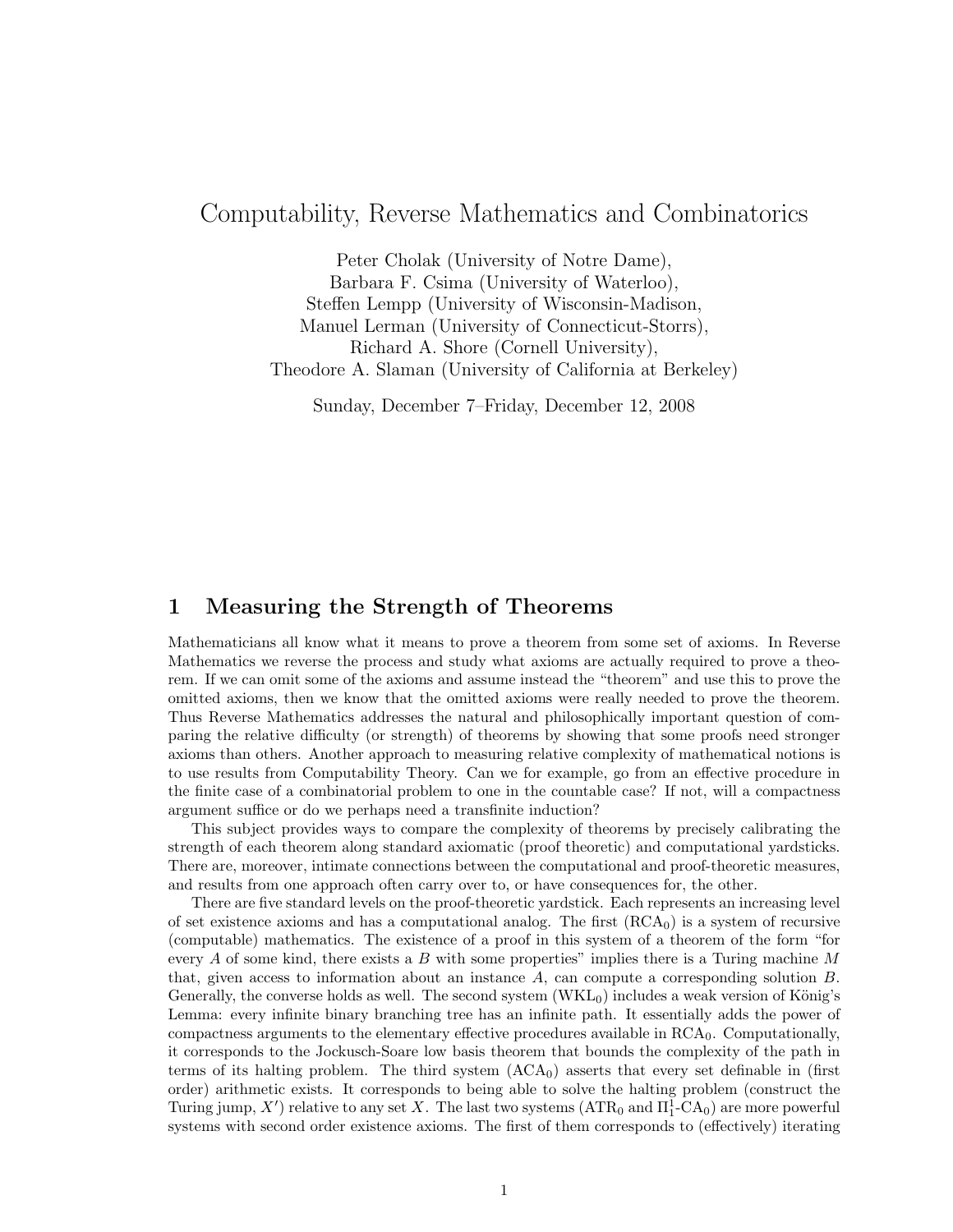the Turing jump into the transfinite. The last adds the power to determine if a given ordering is a well ordering.

How then do we show that one of these systems or types of extra computational power is actually necessary to prove a theorem or compute a solution. Proof-theoretically, this is done by showing that (relative to some weak base theory), the theorem in question actually implies the axioms of the stronger system used to prove it. (Thus the name, reverse mathematics.) Computationally, we can show, for example, that given any set  $X$  there is an instance of the problem computable from X such that any solution computes the halting problem relative to  $X$  or decides if a linear ordering computable from  $X$  is well founded. Such investigations show, in one direction, that certain problems cannot be solved without additional (perhaps unexpected) information. In the other direction, they often provide sharper proofs with more precise computational information than had been previously known. Nonimplications between various principles can also be established by both computational and proof-theoretic methods.

The flavor of the calibrations is suggested by some examples from the realms of countable algebra and combinatorics (with their equivalent systems): in general, algebraic and combinatorial existence theorems with algorithmic solutions are in  $RCA_0$ ; every *n*-regular bipartite graph (any  $n > 0$ ) has a perfect matching  $(WKL_0)$ ; every vector space has a basis, every Abelian group has a unique divisible closure, every finitely branching infinite tree has an infinite path, Ramsey's theorem giving homogeneous sets for m-colorings of n-tuples for any  $n > 2, m > 1$ , various marriage/matching theorems such as Hall's  $(ACA_0)$ ; Hindman's theorem is at or slightly above  $ACA_0$ ; Ulm's theorem on reduced Abelian p-groups, König's duality theorem  $(ATR<sub>0</sub>)$ ; every tree has a largest perfect subtree, every Abelian group is the direct sum of a divisible and a reduced group  $(\Pi_1^1$ -CA<sub>0</sub>).

Several theorems about or using Nash-Williams's well (or better) quasiordering theory by Kruskal, Laver, Robertson-Seymour, etc., are known to be at levels around  $\Pi^1_1\text{-CA}_0$  but their precise strengths have not been determined. Other new examples at this level have recently come to light and need to be studied. In addition, many questions remain about combinatorial principles that are known to inhabit the area strictly below  $ACA_0$  such as  $RT_2^2$  (Ramsey's theorem for pairs and two colors), CAC (Dilworth's theorem that every infinite partial order has an infinite chain or antichain), and ADS (the Erdős-Szekeres theorem that every infinite linear order contains an infinite sequence which is strictly ascending or descending). The last two, which are easy consequences of Ramsey's theorem for pairs, are also known to be incomparable with  $WKL_0$ . Whether Ramsey's theorem for pairs implies  $WKL_0$  is, however, an open problem.

Though the five standard levels on the proof-theoretic yardstick are linearly ordered, the situation is much more complicated in general. Here is a diagram of some combinatorial principals weaker than Ramsey's Theorem for pairs, as taken from Hirschfeldt and Shore [4]. Double arrows indicate a strict implication and single ones an implication that is not known to be strict. Negated arrows indicate known nonimplications.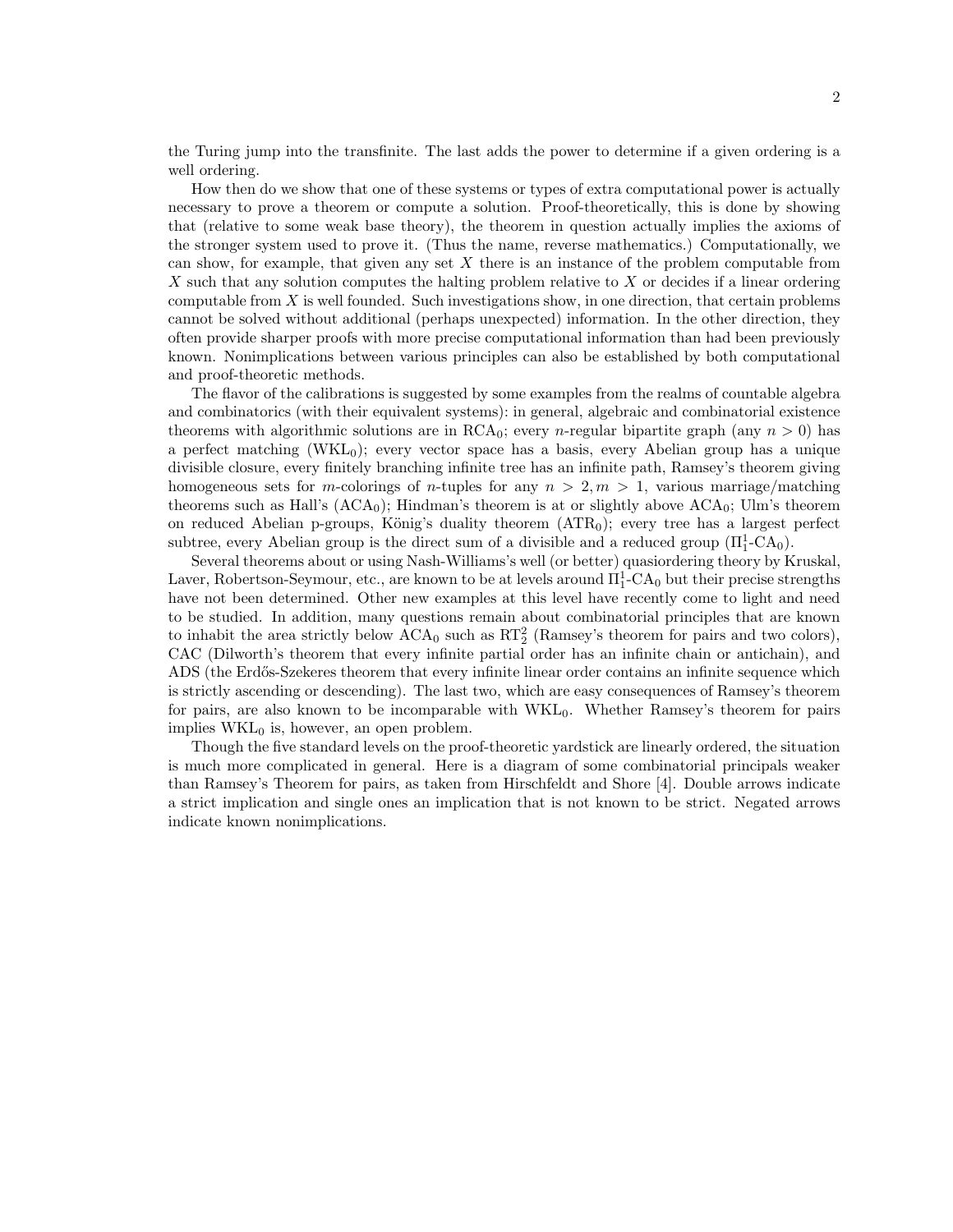

# 2 Outcome of the Meeting

In Stephen Simpson's introductory talk "The Gödel Hierarchy and Reverse Mathematics", he roughly separated the Gödel Hierarchy (a linear order of foundational theories) into three levels: weak (eg. bounded arithmetic), medium (eg. 2nd order arithmetic) and strong (eg. ZFC). At this meeting, we had the rare opportunity of interacting with researchers whose combined studies represent the full realm of the Hierarchy. Through the talks and the open problem session, participants were able to share their approaches to major known problems, and also to invite others to consider questions that they had encountered through their work. In some cases questions posed at the meeting have already been answered; please see the "Scientific Progress Made" section of this report.

# 3 Presentation Highlights

Many of the talks included slides that are available at the BIRS page for the workshop, under the tab "Workshop Files".

Speaker: Sam Buss (Univ. of Calif., San Diego)

Title: Polynomial Local Search higher in the Polynomial Hierarchy and Bounded Arithmetic (slides available)

Summary: Buss presented joint work with Arnold Beckmann, discussing provably total functions of bounded arithmetic, and recent characterization of the  $\Sigma_i^b$  definable functions of  $S_2^{k+1}$  (or  $T_2^k$ ), for all  $i \leq k$ . The main tool is extensions of polynomial local search problems to higher levels of the polynomial time hierarchy, where the feasible set is defined by a  $\Pi^b_k$  predicate but the cost and neighborhood functions are definable by polynomial time terms. These higher level PLS problems can be used to determine the truth of  $\Pi_k^b$  properties and also allow "witness doubling". These results can be formalized and then Skolemized with a weak base theory such as  $S_2^1$  — the stronger theory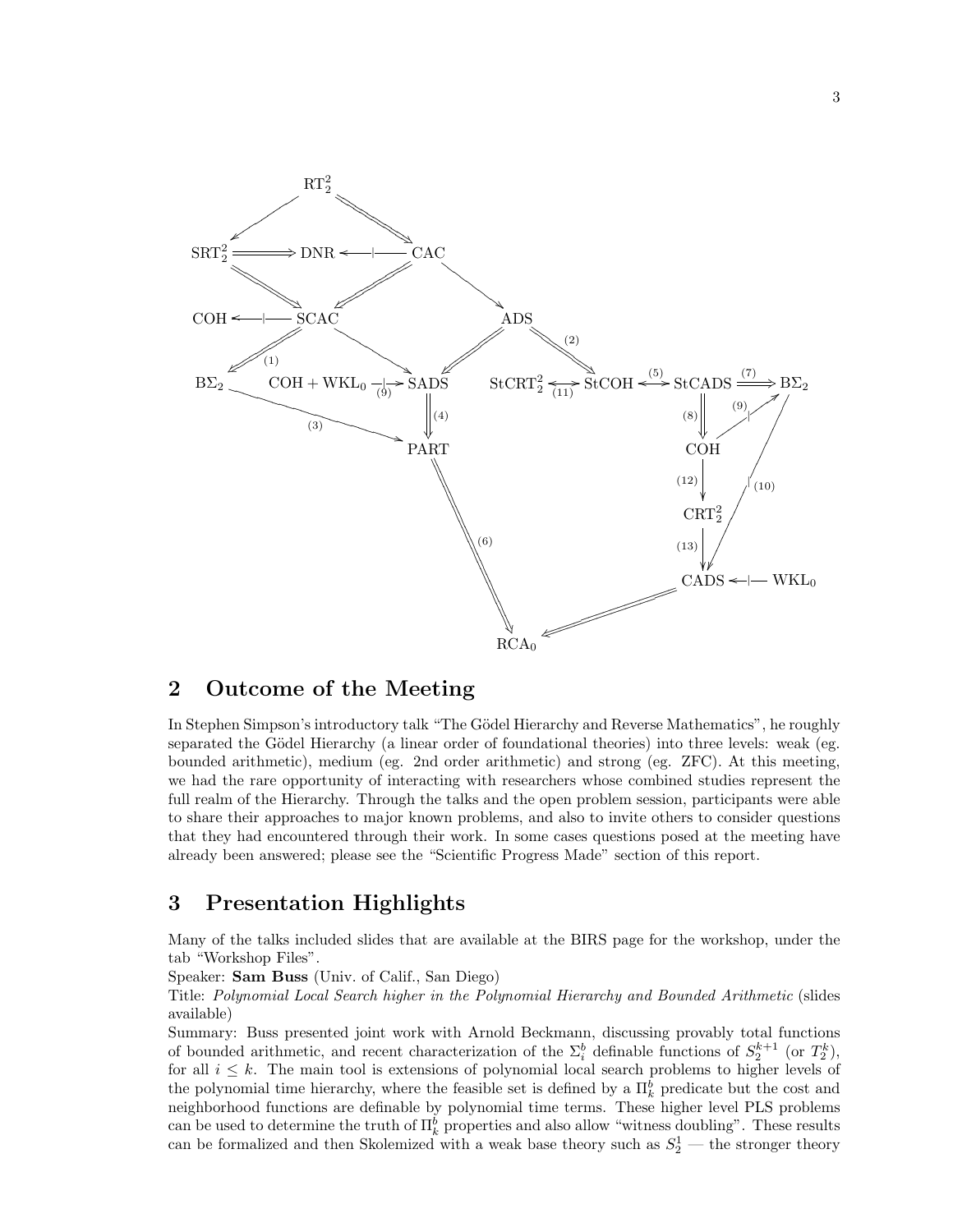$S_2^{k+1}$  (or  $T_2^k$ ) is needed only to prove the existence of a solution. The Skolemization allows us to define sets of clauses that are refutable in a depth  $m$  propositional refutation system (a Tait style system for propositional logic), but are conjectured not to be provable in a depth  $m - 1/2$  system. Related open problems and future directions for research were discussed.

# Speaker: Timothy J. Carlson (Ohio State)

Title: Combinatorics of Words (slides available)

Summary: Carlson discussed some results on the infinite combinatorics of words and their connection to idempotent ultrafilters.

## Speaker: Douglas Cenzer (University of Florida)

Title: Space Complexity of Abelian Groups (slides available)

Summary: Cenzer presented joint work with Rodney G. Downey, Jeffrey B. Remmel, and Zia Uddin in which they develop a theory of LOGSPACE structures and apply it to construct a number of examples of Abelian Groups which have  $LOGSPACE$  presentations. They show that all computable torsion Abelian groups have LOGSPACE presentations and we show that the groups  $\mathbb{Z}, Z(p^{\infty}),$ and the additive group of the rationals have LOGSPACE presentations over a standard universe such as the tally representation and the binary representation of the natural numbers. They also study the effective categoricity of such groups. For example, they give conditions are given under which two isomorphic *LOGSPACE* structures will have a linear space isomorphism.

# Speaker: Chi Tat Chong (National University of Singapore)

Title:  $\Pi_1^1$  conservation of the COH Principle over models of  $B\Sigma_2$  (slides available)

Summary: Chong reported on joint work with Ted Slaman and Yue Yang. Given a model M of  $RCA_0 + B\Sigma_2$  and  $R \subset M$ , a set G is R-cohesive if for all s, G is either contained in  $R_s$ , modulo M-finite sets, or disjoint from  $R_s$  modulo M-finite sets, where  $R_s$  is the sth co-ordinate set of R. The principle COH states that for all R in M, there is an R-cohesive set for R in M. Chong gave a sketch of the proof that  $RCA_0 + COH + B\Sigma_2$  is  $\Pi_1^1$  conservative over  $RCA_0 + B\Sigma_2$ . He also discussed some open problems related to the existence of solutions for  $\Delta_2$  sets A (i.e. those contained in or disjoint from A) that preserve  $RCA_0 + B\Sigma_2$ . The existence of such solutions will point a way towards solving the problem of resolving the complexity of Ramsey's theorem for pairs (whether it implies  $\Sigma_2$  induction) and separating it from Stable Ramsey's Theorem for pairs.

### Speaker: Valentina Harizanov (George Washington University)

Title: Computability and orders on structures (slides available)

Summary: A magma is left-orderable if there is a linear ordering of its domain, which is left invariant with respect to the magma operation. If the ordering is also right invariant, then the magma is biorderable. For arbitrary magmas (not necessarily associative), there is a natural topology on the set of all left orders, and this space is compact. Harizanov presented results on computable orderable groups, in particular, free groups, and computability theoretic complexity of their orders.

#### Speaker: Denis Hirschfeldt (University of Chicago)

Title: The Atomic Model Theorem and Related Model Theoretic Principles (slides available)

Summary: Hirschfeldt reported on the complexity of several classical model theoretic theorems about prime and atomic models and omitting types. Some are provable in RCA<sub>0</sub>, others are equivalent to  $ACA<sub>0</sub>$ . One, that every atomic theory has an atomic model, is not provable in  $RCA<sub>0</sub>$  but is incomparable with  $WKL_0$ , more than  $\Pi_1^1$  conservative over  $RCA_0$  and strictly weaker than all the combinatorial principles of Hirschfeldt and Shore [2007] that are not  $\Pi_1^1$  conservative over RCA<sub>0</sub>. A priority argument with Shore blocking shows that it is also  $\Pi_1^1$ -conservative over  $B\Sigma_2$ . We also provide a theorem provable by a finite injury priority argument that is conservative over  $I\Sigma_1$  but implies  $I\Sigma_2$  over  $B\Sigma_2$ , and a type omitting theorem that is equivalent to the principle that for every X there is a set that is hyperimmune relative to  $X$ . Finally, we give a version of the atomic model theorem that is equivalent to the principle that for every X there is a set that is not recursive in  $X$ , and is thus in a sense the weakest possible natural principle not true in the  $\omega$ -model consisting of the recursive sets.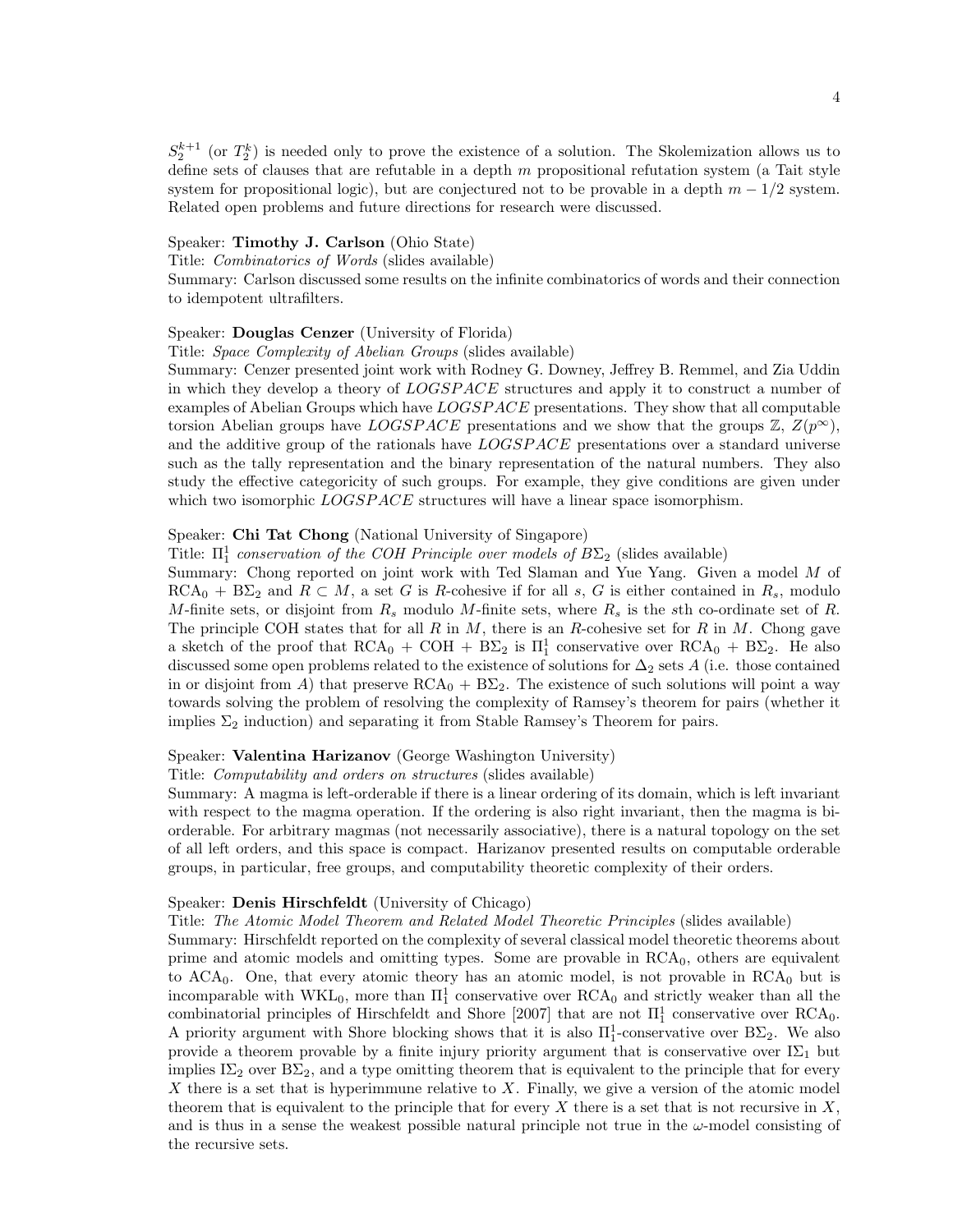Speaker: Jeffry L. Hirst (Appalachian State University)

Title: Two variants of Ramsey's theorem (slides available)

Summary: This talk explored the computability theory and reverse mathematics of some versions of Ramsey's theorem, including Ramsey's theorem on trees  $(\mathsf{T} \mathsf{T}^n_k)$  and the polarized Ramsey's theorem  $(\mathsf{PT}_{k}^{n})$ . Here are statements of those theorems:

 $\overline{\mathsf{T}}\mathsf{T}_{k}^{n}$ : Let  $2^{< N}$  denote the full binary tree and  $[2^{< N}]^n$  denote all *n*-tuples of comparable nodes in  $2^{\leq N}$ . If  $f: [2^{\leq N}]^n \to k$ , then we can find a  $c < k$  and a subtree S such that S is order isomorphic to  $2^{< N}$ , and  $f(\sigma) = c$  for every *n*-tuple  $\sigma$  of comparable nodes in S.

 $\mathsf{PT}_{k}^{n}$ : If  $f: [\mathbb{N}]^{n} \to k$ , then we can find a  $c < k$  and a sequence  $H_1, H_2, \ldots H_n$  of infinite sets such that  $f(\lbrace x_1, x_2, \ldots, x_n \rbrace) = c$  for every nonrepeating n-tuple  $(x_1, x_2, \ldots, x_n) \in H_1 \times \cdots \times H_n$ .

## Speaker: Carl Jockusch (UIUC)

Title: Bounded diagonalization and Ramseyan results on edge-labeled ternary trees (slides available) Summary: Jockusch discussed recent joint work with Rod Downey, Noam Greenberg, and Kevin Milans. The class of weakly 1-random sets is not strongly (or Medvedev) reducible to  $DNR<sub>3</sub>$ , the class of diagonally noncomputable functions taking values in 0,1,2. The key element of the proof is a new Ramseyan result on rooted ternary trees with certain edges having labels in 0,1. In fact a family of related results on this topic is obtained.

## Speaker: H. Jerome Keisler (UW–Madison)

Title: Nonstandard Arithmetic, Reverse Mathematics, and Recursive Comprehension (slides available)

Summary: In the paper "Nonstandard Arithmetic and Reverse Mathematics" (Bull. Symb. Logic 2006), it was shown that each of the five basic theories of second order arithmetic that play a central role in reverse mathematics has a natural counterpart in the language of nonstandard arithmetic. This lecture surveyed the results in that paper, and then gave an even more natural counterpart of the weakest the basic theories, the theory  $RCA<sub>0</sub>$  of Recursive Comprehension.

The language  $L_2$  of second order arithmetic has a sort for the natural numbers and a sort for sets of natural numbers, while the language  $*L_1$  of nonstandard arithmetic has a sort for the natural numbers and a sort for the hyperintegers. In nonstandard analysis one often uses first order properties of hyperintegers to prove second order properties of integers. An advantage of this method is that the hyperintegers have more structure than the sets of integers. The method is captured by the Standard Part Principle (STP), a statement in the combined language  $L_2 \cup {}^*L_1$  which says that a set of integers exists if and only if it is coded by a hyperinteger. We say that a theory  $T'$  in  $L_2 \cup {}^*L_1$  is conservative with respect to a theory T in  $L_2$  if every sentence of  $L_2$  provable from T' is provable from T.

For each of the basic theories  $T = \mathsf{WKL}_0$ ,  $\mathsf{ACA}_0$ ,  $\mathsf{ATR}_0$ ,  $\Pi_1^1\text{-}\mathsf{CA}_0$  in the language  $L_2$  of second order arithmetic, the 2006 paper gave a theory U of nonstandard arithmetic in the language  $^*L_1$  such that:

(1)  $U$  + STP implies T and is conservative with respect to T.

The nonstandard counterpart for  $RCA_0$  in that paper does not have property (1), but instead has a weakened form of the STP. In this lecture we give a new nonstandard counterpart of  $RCA<sub>0</sub>$ which does have property (1). That is, we give a theory U of nonstandard arithmetic in  $^*L_1$  such that  $U + STP$  implies and is conservative with respect to  $RCA_0$ .

## Speaker: Hal Kierstead (Arizona State University)

Title: Recursive and On-line Graph Coloring (slides available)

Summary: A survey of results on recursive and on-line graph coloring. A recursive graph is a graph whose vertex and edge sets are both recursive. The basic question is whether for a class  $\mathcal C$  of graphs there exists a function f such that every recursive k-colorable graph  $G \in \mathcal{C}$  has a recursive  $f(k)$ -coloring. In order to prove positive results, early researchers strengthened the requirements for the effective presentation of graphs under consideration. One method was to restrict to *highly* recursive graphs. A graph is highly recursive if it is recursive, every vertex has finite degree, and its degree function is recursive. Another method was to consider digraphs, and in particular posets. Here the additional structure of the orientation of an edge provides useful information. Later, more sophisticated methods from graph theory led to positive results for the original problem.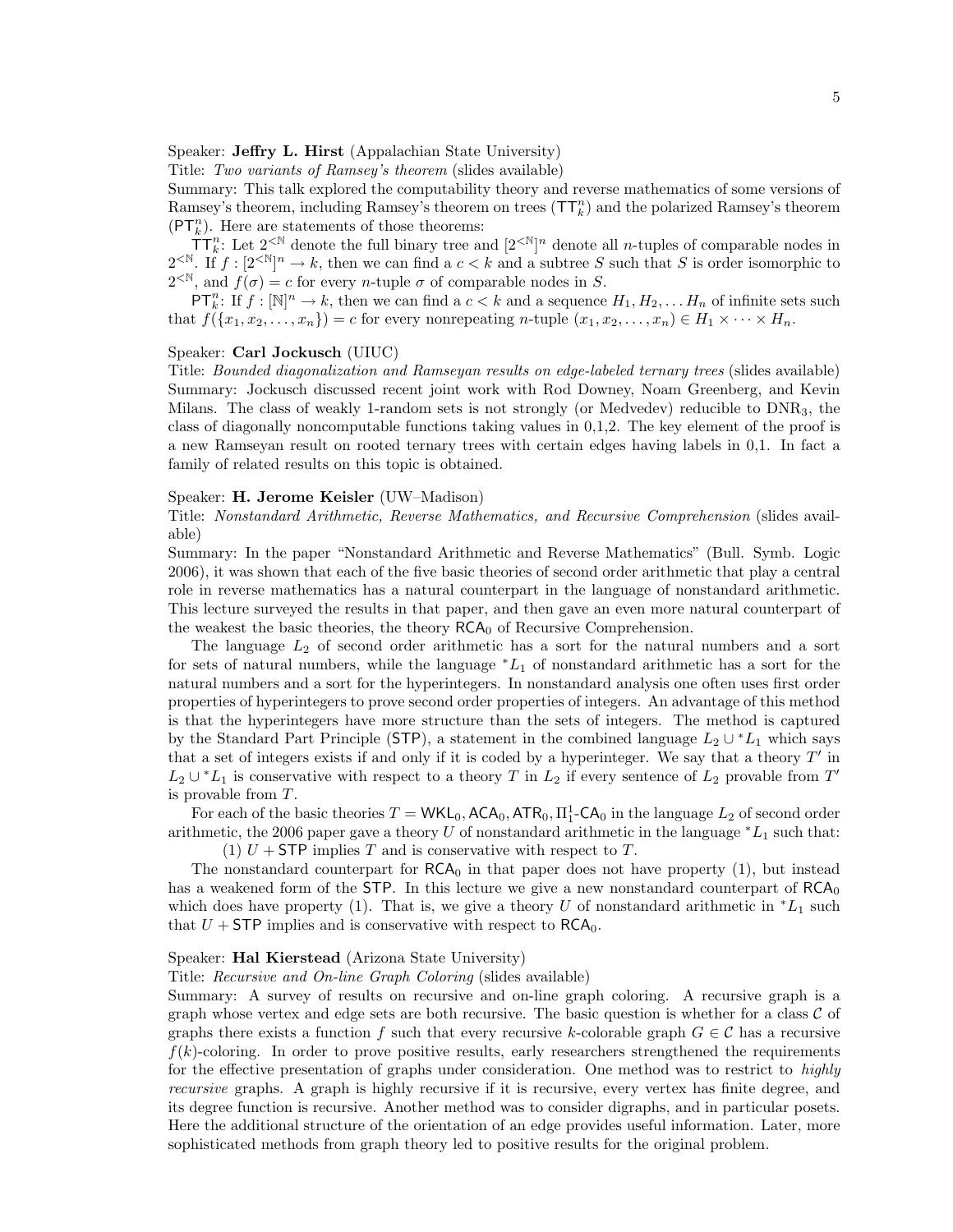At the same time, computer scientists began considering the problem of on-line coloring. An on-line graph coloring algorithm receives the vertices of a graph one at a time. When a vertex is received, the algorithm also learns the edges between it and the previous vertices. At this time it must irrevocably color it. There is an obvious, although not exact, correspondence between on-line and recursive coloring algorithms. However, there are many interesting results concerning on-line coloring finite graphs that have no recursive version, because the performance is measured not only in terms of chromatic number, but also in terms of the number of vertices. Moreover, there are some real world motivations for considering on-line coloring.

# Speaker: Hal Kierstead (Arizona State University)

### Title: The Survival Game (slides available)

Summary: The following  $(p, s, t)$ -survival game plays a critical role in my analysis with Konjevod of on-line Ramsey theory. The game is played by two players Presenter and Chooser. It begins with presenter choosing a positive integer n and fixing a hypergraph  $H_0 = (V_0, E_0)$  with n vertices and no edges. The game now proceeds in rounds. Let  $H_{i-1} = (V_{i-1}, E_{i-1})$  be the hypergraph constructed in the first  $i-1$  rounds. On the i-th round Presenter plays by presenting a p-subset  $P_i \subseteq V_{i-1}$  and Chooser responds by choosing an s-subset  $X_i \subseteq P_i$ . The vertices in  $P_i - X_i$  are discarded and the edge  $X_i$  is added to  $E_{i-1}$  to form  $E_i$ . So  $V_i = V_{i-1} - (P_i - X_i)$  and  $E_i = E_{i-1} \cup \{X_i\}$ . Presenter wins the survival game if for some  $i$ , the hypergraph  $H_i$  contains a copy of the complete s-uniform hypergraph  $K_s^t$  on t vertices. Kierstead discuss a proof that Presenter has a winning strategy for all positive integers p, s, t with  $s \leq p$ . The case  $s = 2$  is an entertaining puzzle, but for larger s the only known strategy uses finite model theoretic techniques and requires more than  $n = A(2<sup>s</sup> - 1, t)$ starting vertices, where A is the Ackermann function.

### Speaker: Bjørn Kjos-Hanssen (University of Hawai'i at Mānoa)

Title: Birth-death processes, bushy trees, and a law of weak subsets (slides available)

Summary: The proof that every set of integers that is Martin-Löf random relative to  $0'$  has an infinite subset that computes no Martin-Löf random set was presented. The relation between this result and the still-open question whether Stable Ramsey's Theorem for Pairs implies Weak Weak König's Lemma was discussed.

## Speaker: Ulrich Kohlenbach (Technische Universität Darmstadt)

# Title: Tao's correspondence principle, a finitary mean ergodic theorem and conservation results for Ramsey's theorem for pairs. (slides available)

Summary: In the first part of the talk focussed on the proof theory of a correspondence principle implicit in recent work of T. Tao and apply this principle to study the strength of different finitary versions (one by Tao and another one – inspired by monotone functional interpretation – due to ourselves) of the infinite pigeonhole principle (joint work with J. Gaspar). In the second part we show how recent proof theoretic metatheorems can be used to provide quantitative finitizations even in the absence of compactness. As an example we give a new quantitative form of the mean ergodic theorem for uniformly convex Banach spaces (joint work with L. Leustean). In the third part we calibrate the provable recursive function(al)s of systems that may use fixed sequences of instances of Ramsey's theorem for pairs (joint work with A. Kreuzer).

### Speaker: Alberto Marcone (Universitá di Udine, Italy)

Title: An interaction between reverse mathematics and computable analysis (slides available)

Summary: There is a natural correspondence between subsystems of second order arithmetic and some functions studied in computable analysis, although results cannot be translated automatically in either direction. In recent work with Guido Gherardi we use this correspondence to solve an open problem in computable analysis la Weihrauch. We introduce the computable analysis version of  $\mathbf{WKL}_0$ , and prove its equivalence with the computable analysis version of the Hahn-Banach theorem.

Speaker: **Antonio Montalban** (Univerity of Chicago) Title: On the Strength of Fraïssé's conjecture. (slides available)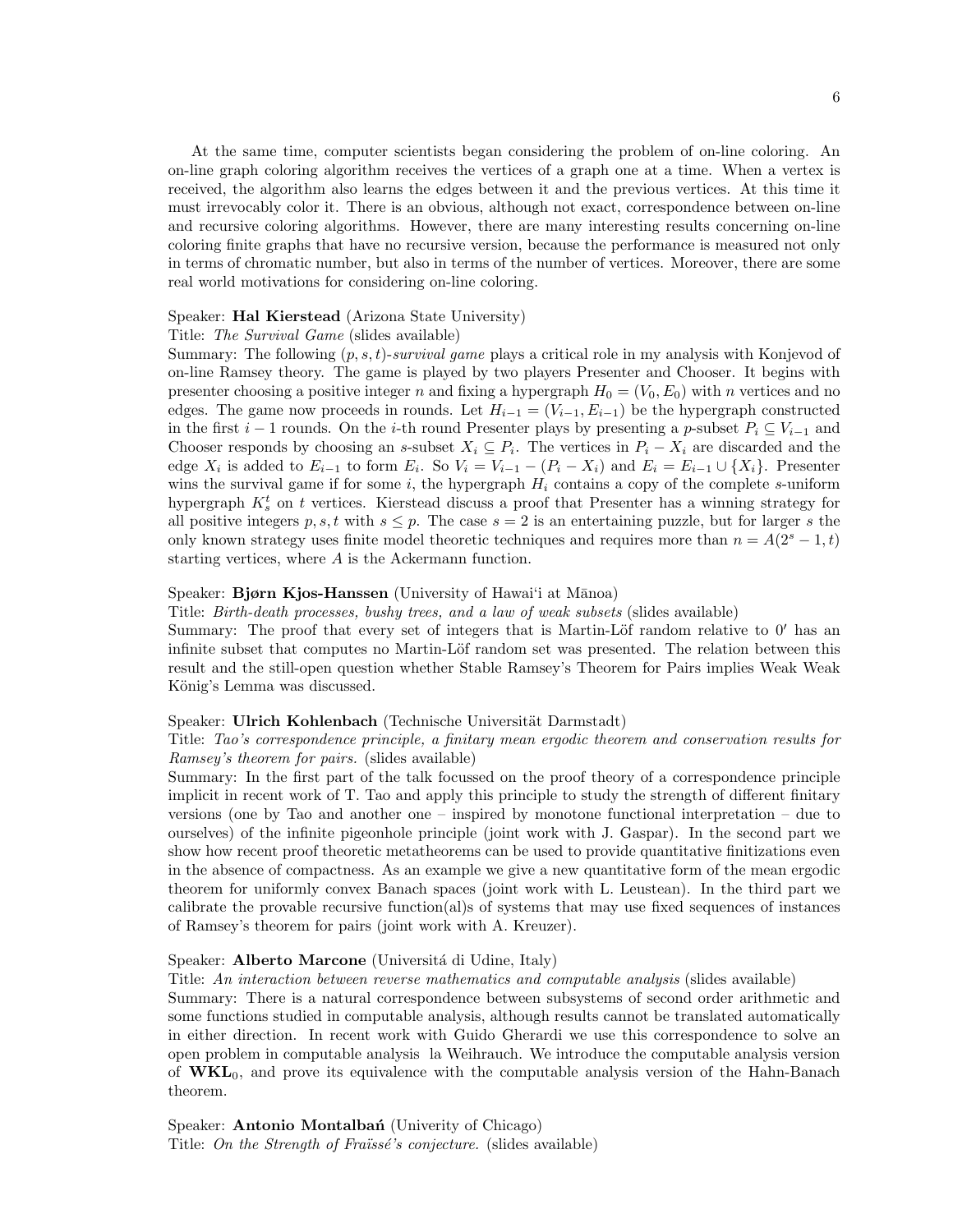Summary: Fraüssé's conjecture, which is now Laver's theorem, says that the class of countable linear orderings is well-quasi-ordered by the relation of embeddability. A well-quasi-ordering is a partial ordering with no infinite descending sequences and no infinite antichains. The question of what is the proof theoretic strength of Fraïssé's conjecture has been open for twenty year. Some progress has been made but the question is still open.

In Montalbán's Ph.D. thesis he proved that Fraüssé's conjecture is equivalent to many statements about embeddability of linear orderings. This shows the statement is robust in the sense that is equivalent to many theorems in a certain area of math, and equivalent to all small variations of these theorems. Only the big five systems are known to be robust.

Montalbán also talked about the plan of attack that he and Alberto Marcone have, which involves ordinal notations up to the ordinal  $\Gamma_0$ .

### Speaker: Jim Schmerl (UCONN)

Title: Grundy colorings of graphs (slides available)

Summary: A Grundy coloring of a graph is a special kind of proper coloring. Chromatic numbers of graphs are defined in terms of proper colorings, and Grundy numbers are defined using Grundy colorings. These concepts were discussed in the context of Reverse Mathematics.

#### Speaker: Stephen G. Simpson (Pennsylvania State University)

Title: The Gödel Hierarchy and Reverse Mathematics (slides available)

Summary: The Gödel Hierarchy is an array of foundationally significant theories in the predicate calculus. The theories range from weak (bounded arithmetic, elementary function arithmetic) through intermediate (subsystems of second-order arithmetic), through strong (Zermelo/Fraenkel set theory, large cardinals). The theories are ordered by inclusion, interpretability, and consistency strength. Reverse Mathematics is a program which seeks to classify mathematical theorems by calibrating their places within the Gödel Hierarchy. The theorems are drawn from core mathematical areas such as analysis, algebra, functional analysis, topology, and combinatorics. Remarkably, the Reverse Mathematics classification scheme exhibits a considerable amount of regularity and structure. In particular, a large number of core mathematical theorems fall into a small number of foundationally significant equivalence classes (the so-called "big five"). There are close connections with other foundational programs and hierarchies. In particular, concepts and methods from degrees of unsolvability play an important role.

## Speaker: Reed Solomon (UCONN)

#### Title: Classically equivalent definitions of well quasi-orders

Summary: There are several classically equivalent ways to define a well quasi-order. The equivalence of these definitions follows from Ramsey's Theorem for Pairs and we explore the reverse mathematical strength of these equivalences. This work is joint with Alberto Marcone and Peter Cholak.

### Speaker: Frank Stephan (NUS)

### Title: Implementing Fragments of ZFC within an r.e. Universe

Summary: Rabin showed that there is no r.e. model of the axioms of Zermelo and Fraenkel of set theory. In the present work, it is investigated to which extent one can have natural models of a sufficiently rich fragment of set theory. These models are generated by considering the relation  $x \in A_y$  to be generated from a Friedberg numbering  $A_0, A_1, A_2, \ldots$  of all r.e. sets and then a member  $A_x$  of this numbering is called a set in the given model iff the downward closure of the induced ordering from x is well-founded. It is shown which axioms and basic properties of set theory can be obtained and which cannot be obtained in such a model. The major short-coming is that the axioms of comprehension and replacement do not hold in full generality, as, for example, the r.e. sets are not closed under complement and therefore differences of sets might not exist. Furthemrmore, only partial-recursive functions can be used in the axiom of replacement. The existence of transfinite ordinals depends on the model; some Friedberg models do not contain any of them while other Friedberg models contain all recursive ordinals. The axioms of pair, union and similar set constructions are satisfied, but not in a uniform way. That is, the union of two sets is a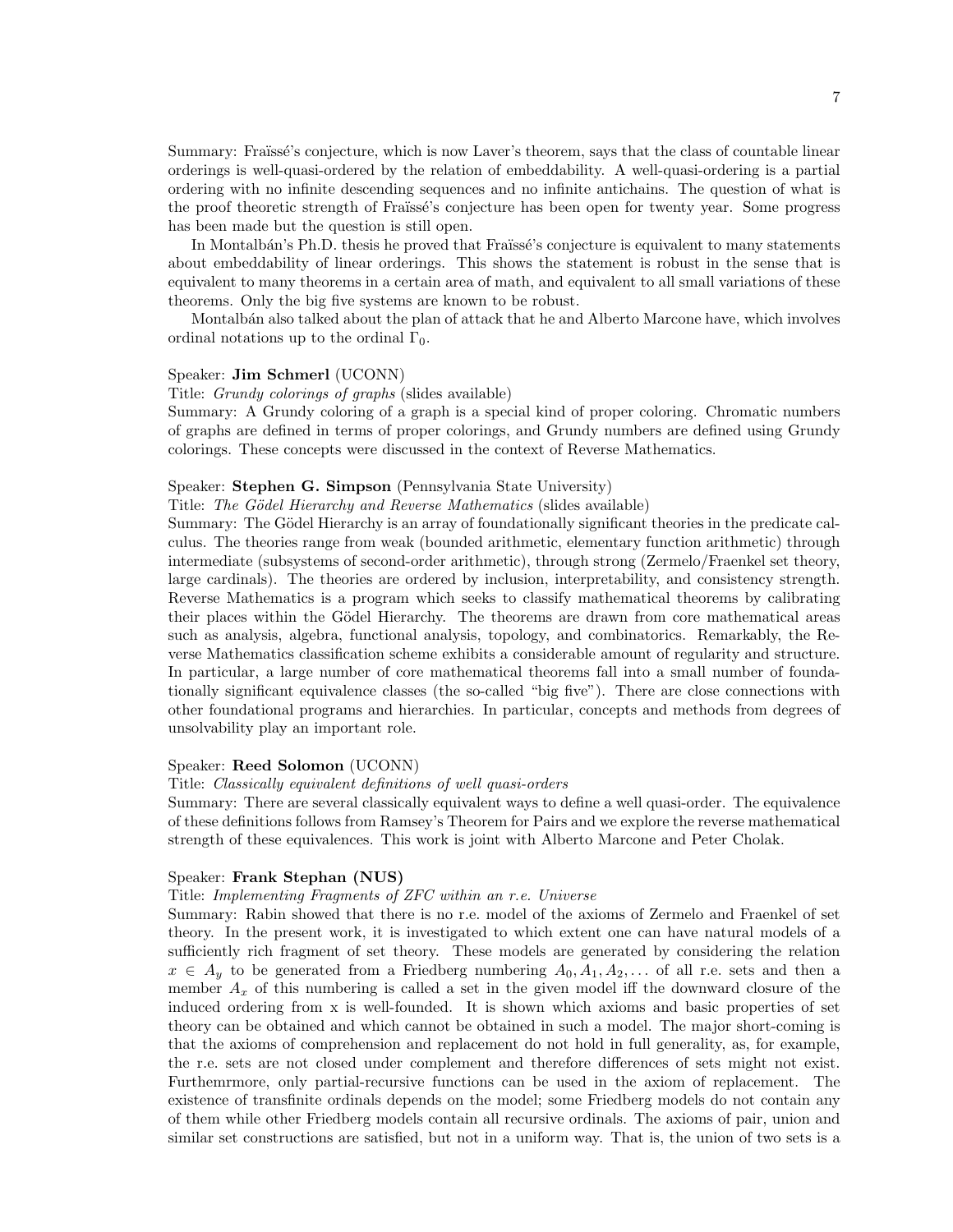set but one cannot find the index of it effectively. For the power set axiom, one can find a Friedberg model where for every set there is a further set consisting of all the (r.e.) subsets of the first set. This is the best possible result which one can obtain and the operation is again not effective. Besides these constructions, it has been determined which sets exist in all Friedberg models. Some sets like the set  $V_{\omega}$  of all hereditarily finite sets does not exist in any Friedberg model.

### Speaker: Henry Towsner (UCLA)

Title: How Constructive is Furstenberg's Multiple Recurrence Theorem? (slides available) Summary: On its face, Furstenberg's method for proving Szemeredi's Theorem seems to be as nonconstructive as possible, with multiple applications of compactness and a transfinite induction. Yet other proofs, such as those by Szemeredi and Gowers, show that these theorems can be proven by explicit combinatorial means. The use of a "partial Dialectica translation" to eliminate the transfinite aspects of the argument was discussed, as was how conventional unwinding methods suffice to eliminate the other non-constructive aspects.

### Speaker: Andreas Weiermann (Ghent University)

Title: Well partial orderings and their strengths in terms of maximal order type (slides available) Abstract: A well partial ordering (wpo) is a partial ordering which is well-founded and which does not admit infinite anti-chains. Famous examples for wpo's are provided by results of Higman, Kruskal, Friedman and Kriz. Every wpo can be extended to a well-ordering on the same domain such that the resulting order type is maximal possible and we may call this order type the maximal order type of the wpo under consideration. The reverse mathematics strengths of assertions about a wpo can typically be measured in terms of its maximal order type. It might therefore be of some interest to get a "formula" providing in natural situations the maximal order type of a wpo. In our talk we will suggest a general principle which yields appropriate maximal order types for the standard trees classes. The conjecture is that it also applies to the tree classes (equipped with an ordering fulfilling a certain gap condition) studied by Harvey Friedman. For classes of trees labeled with two labels some first results have been obtained and we believe that a general result will soon be available. Parts of the talk are based on joint work with A. Montalban, H. Friedman, and M. Rathjen.

### Speaker: Keita Yokoyama (Tohoku University)

Title: Non-standard analysis within second order arithmetic (slides available)

Summary: Some systems of non-standard second order arithmetic and their interpretation to second order arithmetic were introduced. Then, he showed some Reverse Mathematics for non-standard analysis. For example, a non-standard version of the Weierstraßapproximation theorem is equivalent to ns-WKL<sub>0</sub>, which is a conservative extension of  $\text{WKL}_0$ , and  $\Sigma_1^0$ -transfer principle for real numbers is equivalent to ns- $ACA_0$ , which is a conservative extension of  $ACA_0$ . We can apply non-standard arguments in non-standard systems to standard Reverse mathematics. For example, we can show that the Riemann mapping theorem for Jordan region is provable within ns-WKL0, thus, it is provable within  $\text{WKL}_0$ .

# 4 Open Problems

Probably the most famous open problem in the field is to determine the strength of Ramsey's Theorem for Pairs. In particular, does Ramsey's theorem for pairs imply Weak König's Lemma over  $RCA<sub>0</sub>$ ? There are many related open problems who's aim is to get a handle on this question.

During the meeting there was a Problem Session where many open problems were presented, far too many to include with context into this report. We are compiling these problems into a paper that we will make available to participants and also perhaps publish.

# 5 Scientific Progress Made

Stephen Simpson solved a problem that was presented by Keita Yokoyama in the problem session. Simpson showed that if  $(M, S)$  is a countable model of WWKL<sub>0</sub>, then we can find  $\overline{S} \supseteq S$  such that